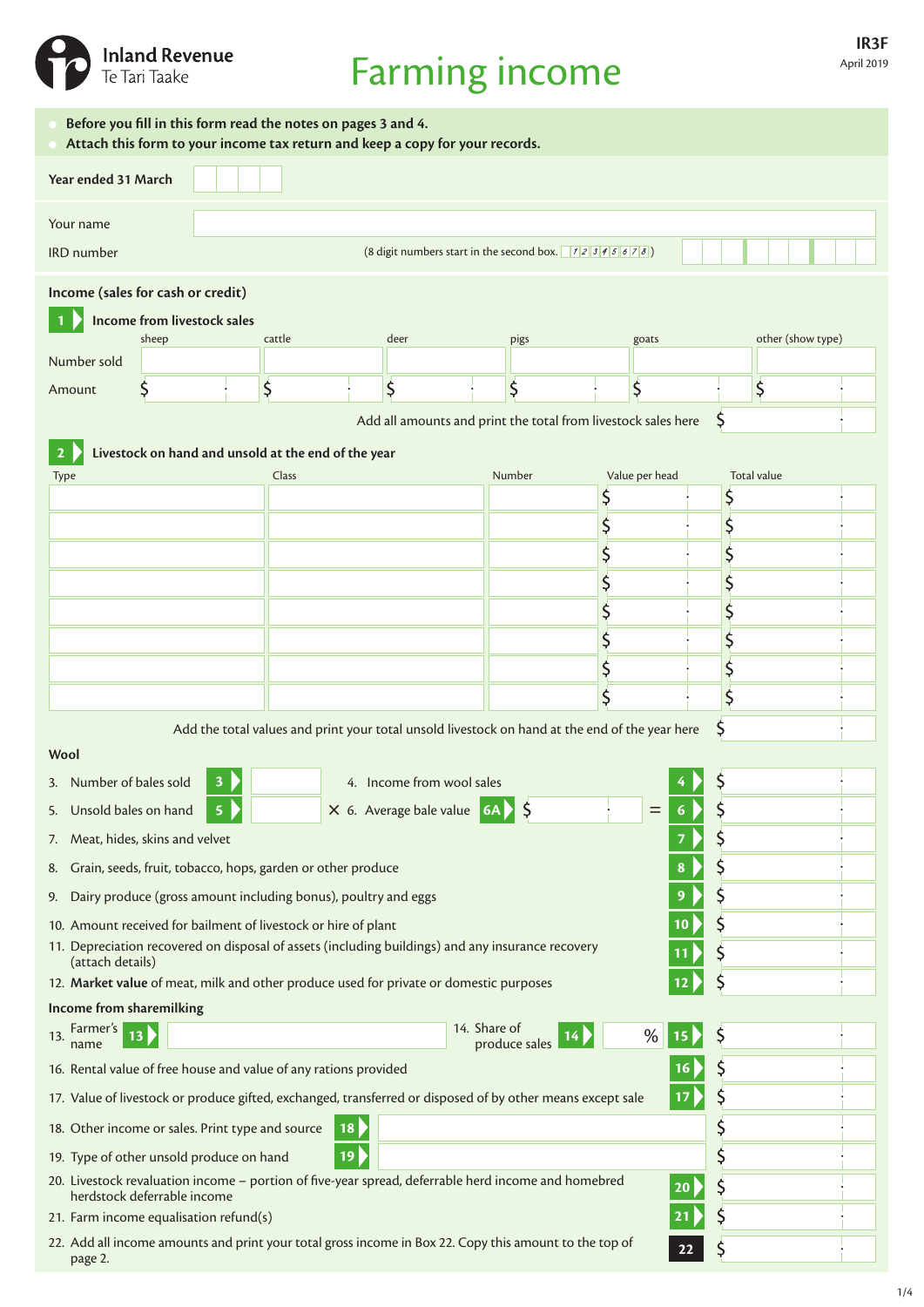Copy your total gross income from the bottom of page 1 to Box 22. **22 Deductions 23 Purchase of livestock** sheep cattle cattle deer pigs goats other (show type) Number purchased  $\zeta$  $\overline{\mathsf{S}}$  $\overline{\mathsf{S}}$ \$  $\zeta$  $\overline{\mathsf{S}}$ Amount Add all amounts and print the total purchases of livestock here  $\zeta$ **Livestock and produce on hand and unsold at the beginning of the year** 24. Value of livestock **24** \$ \$ 25. Value of produce **25**  $\zeta$ 26. Accident compensation levies paid to ACC (including any interest charged) **26** 27. Animal health **27** Ś **Depreciation on farm assets** 28. Buildings (attach details) **28** \$  $\zeta$ 29. Other assets (attach a copy of the asset account) **29**  $\zeta$ 30. Development expenditure **30** \$ 31. Electricity or gas (excludes private or domestic consumption) **31**  $\zeta$ 32. Farm income equalisation deposit(s)—see page 4 **32** \$ 33. Freight and cartage **33**  $\overline{\mathsf{S}}$ 34. Fringe benefit tax **34**  $\zeta$ 35. Insurance (not premiums on non-farming assets, personal life or accident premiums or levies) **35** 36. Interest on money borrowed used in the business (not interest arrears or loan repayments) **36**  $\zeta$  $\zeta$ 37. Legal expenses (attach details) **37**  $\overline{\mathsf{S}}$ 38. Loss on disposal of assets (not buildings). Attach details of cost, sale price, purchase and sale dates. **38**  $\zeta$ 39. Motor vehicle expenses **39** 40. Apportionment for private use **40** \$ 41. Subtract Box 40 from Box 39. Print your answer in Box 41. **41**  $\zeta$ 42. Payments to contractors (not amounts shown as wages) **42** 43. Payments to sharemilkers—show details in panel below **43**  $\zeta$  $\zeta$ 44. Rations provided for employees. If estimating, maximum is \$10 per week per employee. **44**  $\zeta$ 45. Rent and rates (not arrears) **45** \$ 46. Repairs and maintenance (not additions or improvements to property or plant) **46** \$ 47. Seed, fertiliser and lime **47**  $\zeta$ 48. Salary and wages paid for farm labour **48**  $\overline{\mathsf{S}}$ 49. Travelling expenses (business portion only) **49**  $\overline{\mathsf{S}}$ 50. Other expenses **50** (show type) Ś Ś 51. Add all deduction amounts and print the total deductions in Box 51. **51**  $\zeta$ 

52. Subtract Box 51 from Box 22. Print your answer in Box 52. **This is your net farming income. 52**

| Payments to sharemilkers<br>53 | Payment for:<br>dairy produce |  | bobby calves | calf-rearing | pigs | other (show type) |  |
|--------------------------------|-------------------------------|--|--------------|--------------|------|-------------------|--|
|                                |                               |  |              |              |      |                   |  |
|                                |                               |  |              |              |      |                   |  |
|                                |                               |  |              |              |      |                   |  |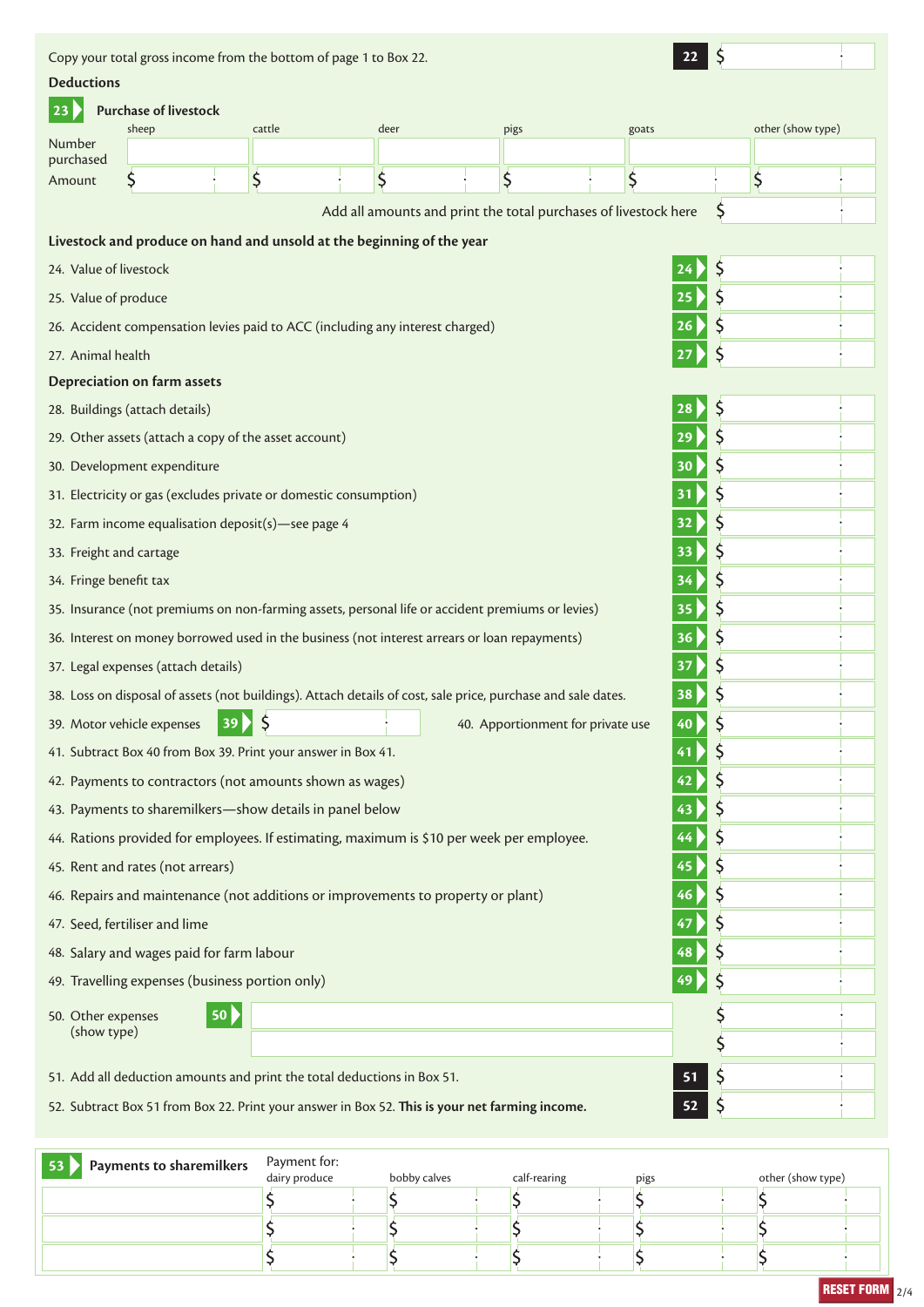# **Notes**

#### **The information on this form is based on current tax laws at the time of printing.**

If you're a farmer, but don't have full financial accounts, you may use this form instead. Partnerships, estates and sharemilkers may also use this form. Staple pages 1 and 2 of this form to the top of page 3 of your tax return.

### **Income**

#### **Income from livestock sales**

In the spaces provided, print your total livestock sales for each type. Add up the dollar amounts and print the total in the box provided.

#### **Livestock on hand and unsold at the end of the year**

Print the type (eg. sheep), class (eg. two-tooth ewes), number, value per head and the total value of all livestock on hand. Add up the total values and print the total in the box provided.

#### **Wool**

Print the number of bales sold and the amount you sold them for in the panels provided. Then print the number of bales you've left unsold, the average bale value and the total value of bales on hand.

#### **Other sources of income**

Print the amounts you received from other sources of income in the panels provided.

#### **Schedular payments**

Don't include schedular payments on the IR 3F. Show any income with tax from schedular payments deducted in your tax return. See your tax return guide for notes about schedular payments.

#### **Total gross income**

Add up all the income amounts and print your answer in Box 22.

## **Deductions**

#### **Purchases of livestock**

In the spaces provided, print your total livestock purchases for each type. Add up the dollar amounts and print the total in the boxes provided.

#### **Livestock and produce on hand and unsold at the beginning of the year**

Print the total value of livestock and produce on hand and unsold at the beginning of the year. These totals should be the same as the livestock and produce on hand and unsold at the end of last year.

If you're using the herd scheme to value your livestock you must use the values for the current year, unless this is the first year you are using the herd scheme.

#### **Depreciation**

The assets you use in your business will eventually wear out or go out of date. They will therefore reduce in value, even though you maintain and repair them routinely. This gradual reduction in the value of an asset is called depreciation and can be deducted from your business income. You must claim depreciation on assets which are expected to decline in value and have a lifespan of more than 12 months, unless you elect not to. Not all assets can be depreciated - land is a common example. You must keep a fixed asset register to show assets you are depreciating. Record the depreciation claimed and the adjusted tax value of each asset. The adjusted tax value is the asset's cost price less all depreciation calculated since its purchase.

#### **Depreciation rates and calculating depreciation**

The depreciation rates for various assets are set by Inland Revenue. They are based on the cost and useful life of an asset being depreciated. To find the depreciation rate for any asset and calculate the depreciation claim go to **[www.ird.govt.nz](http://www.ird.govt.nz)** and select "Work it out". Or use our booklet *General depreciation rates (IR265)* available at **[www.ird.govt.nz](http://www.ird.govt.nz)** or through our 0800 self-service on 0800 257 773. You can calculate depreciation either by the diminishing value or the straight line method. You don't have to use the same method for all your assets, but you must use the chosen method for the full income year. You can change the method for any asset from year to year. If you do change the method of calculating depreciation, the opening value of the asset is the current adjusted tax value, not the original cost.

#### **Development expenditure**

This relates to all expenses you've incurred in developing your property. These are usually capital items, eg, fencing posts or tractors.

#### **Vehicle expenses**

Apportion vehicle expenses between business and private use. Read the "Record keeping" notes in the next column.

# **Other information**

#### **Valuation of livestock**

Divide all your livestock by gender, age and type, eg, divide sheep into:

- ewe hoggets
- ram and wether hoggets
- two-tooth ewes
- mixed-age ewes (rising three and four-year-olds)
- rising five years and older ewes
- mixed-age wethers
- breeding rams.

Every year the *Tax Information Bulletin (TIB)* lists livestock and their values. TIBs are available on **[www.ird.govt.nz](http://www.ird.govt.nz)** or by calling us on 0800 377 774.

Farmers must use one of the following valuation methods for specified livestock for the income year.

**• Herd scheme**

All classes of livestock can be classed under the herd scheme.

**• National standard cost scheme**

 A scheme based on the national average cost of raising livestock. Inland Revenue will provide figures for breeding, rearing and growing costs for rising one-year animals, and rearing and growing costs for rising two-year animals. Add the average cost of animals you have bought to these figures to give you the average cost of each class of livestock.

#### **• Self-assessed cost scheme**

 This scheme is similar to the national standard cost scheme but based on the farmer's own production costs rather than national average figures. The *Tax Information Bulletin (TIB)* Vol 4, No 7 (March 1993) describes this scheme in detail.

**• Market value or replacement price**